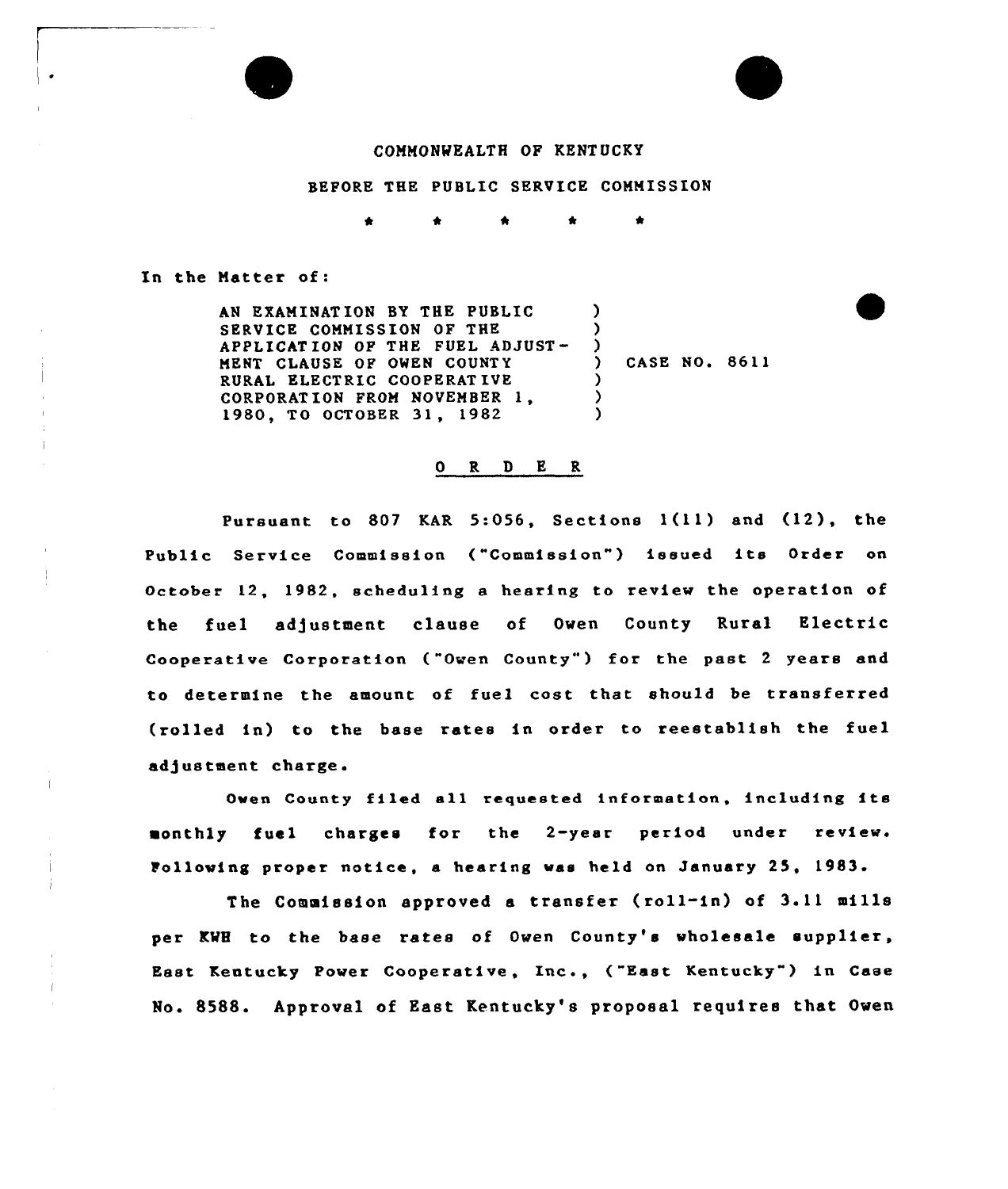County also be authorized to roll in those same fuel costs to its base rates.

The Commission has reviewed the monthly fuel adjustment clause filing made by Owen County in conjuaction with the schedule of over- or under-recovered fuel costs filed in this proceeding. This review indicates that the Commission should revise the monthly fuel adjustment clause filing form to minimize errors.

The Commission, having considered the evidence of record and being advised, is of the opinion and finds that:

1. Owen County hae complied in all material respects with the provisions of 807 KAR 5:056.

2. Owen County's wholesale supplier has been authorized to transfer (roll in) to ite base rates fuel costs of 3.11 mills per KWH in Case No. 8588.

3. Owen County should be authorized to increase the rates charged its customers by 3.46 mills per KWH in order to transfer fuel costs rolled in by East Kentucky from the fuel adjustment clause to the base rates pursuant to the Commission'e Order in Case No. 8588 and applicable line loss, and this can best be accomplished by an energy adder to each KWH sold.

4. The revised rates and charges in Appendix A are designed to reflect the transfet of fuel costs from the fuel adjustment clause rate to the base rates.

5. The monthly fuel adjustment clause filing form currently being filed by Owen County should be revised.

IT IS THEREFORE ORDERED that the charges collected by Owen County through the fuel adjustment clause for the period November

 $-2-$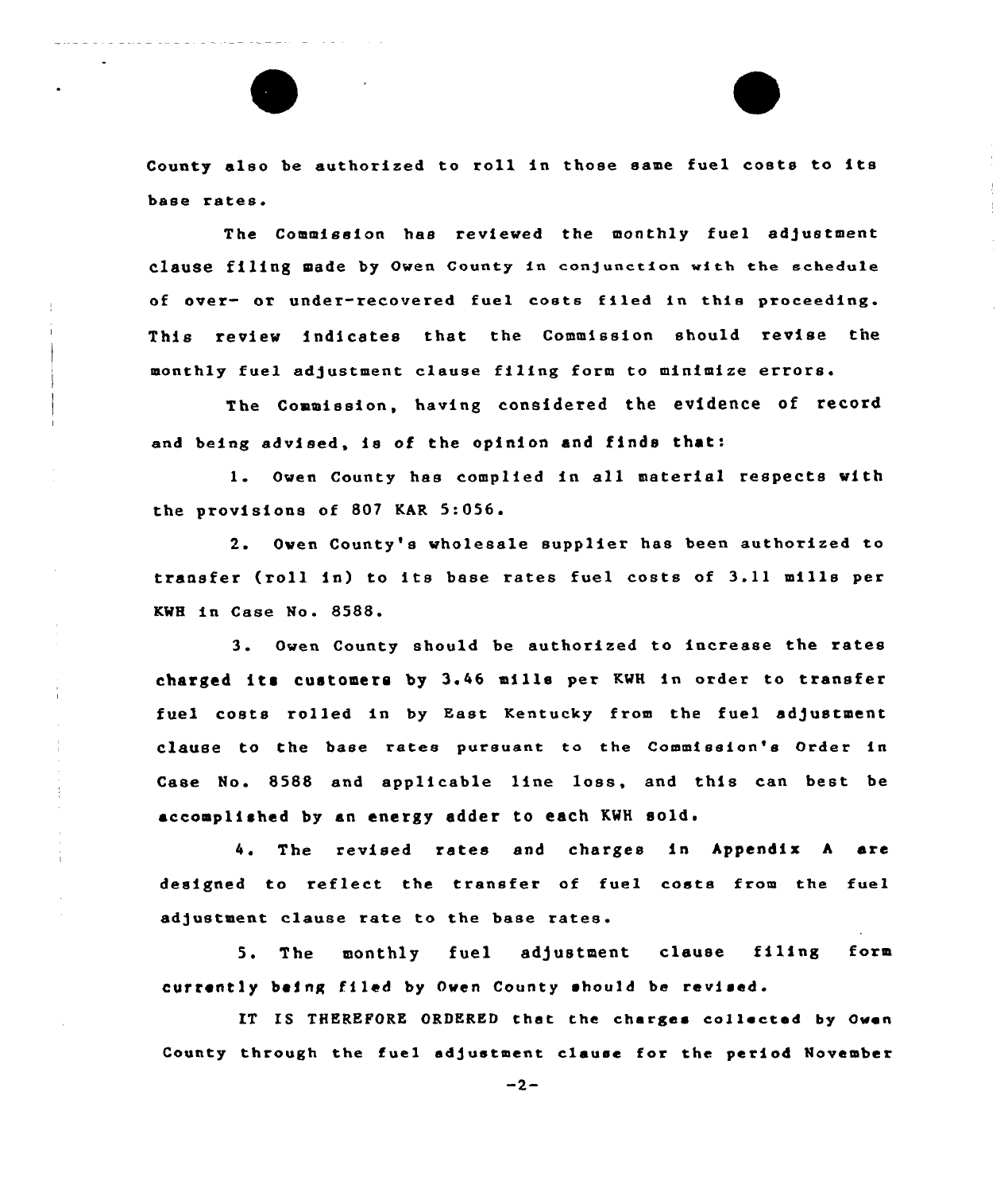1, 1980, through October 31, 1982, be and they hereby are approved.

IT IS FURTHER ORDERED that Owen County be and it hereby is authorized to transfer to its base rates fuel costs transferred by its wholesale supplier pursuant to Case No. 8588.

IT IS FURTHER ORDERED that the rates in Appendix A be and they hereby are approved for service rendered by Owen County on and after June 1, 1983, which is also the effective date for East Kentucky's rates.

IT IS FURTHER ORDERED that within 30 days from the date of this Order Owen County shall file with the Commission its revised tariff sheets setting out the rates approved herein.

IT IS FURTHER ORDERED that the revised monthly fuel clause form in Appendix <sup>8</sup> shall be used by Owen County for a11 filings made after the date of this Order pursuant to 807 KAR 5:056 to recover or refund fuel charges or credits billed or refunded by its wholesale supplier.

Done at Frankfort, Kentucky, this 3rd day Of June, 1983.

PUBLIC SERVICE COMMISSION

ma n

Katheciae

Commissioner

ATTEST:

Secretary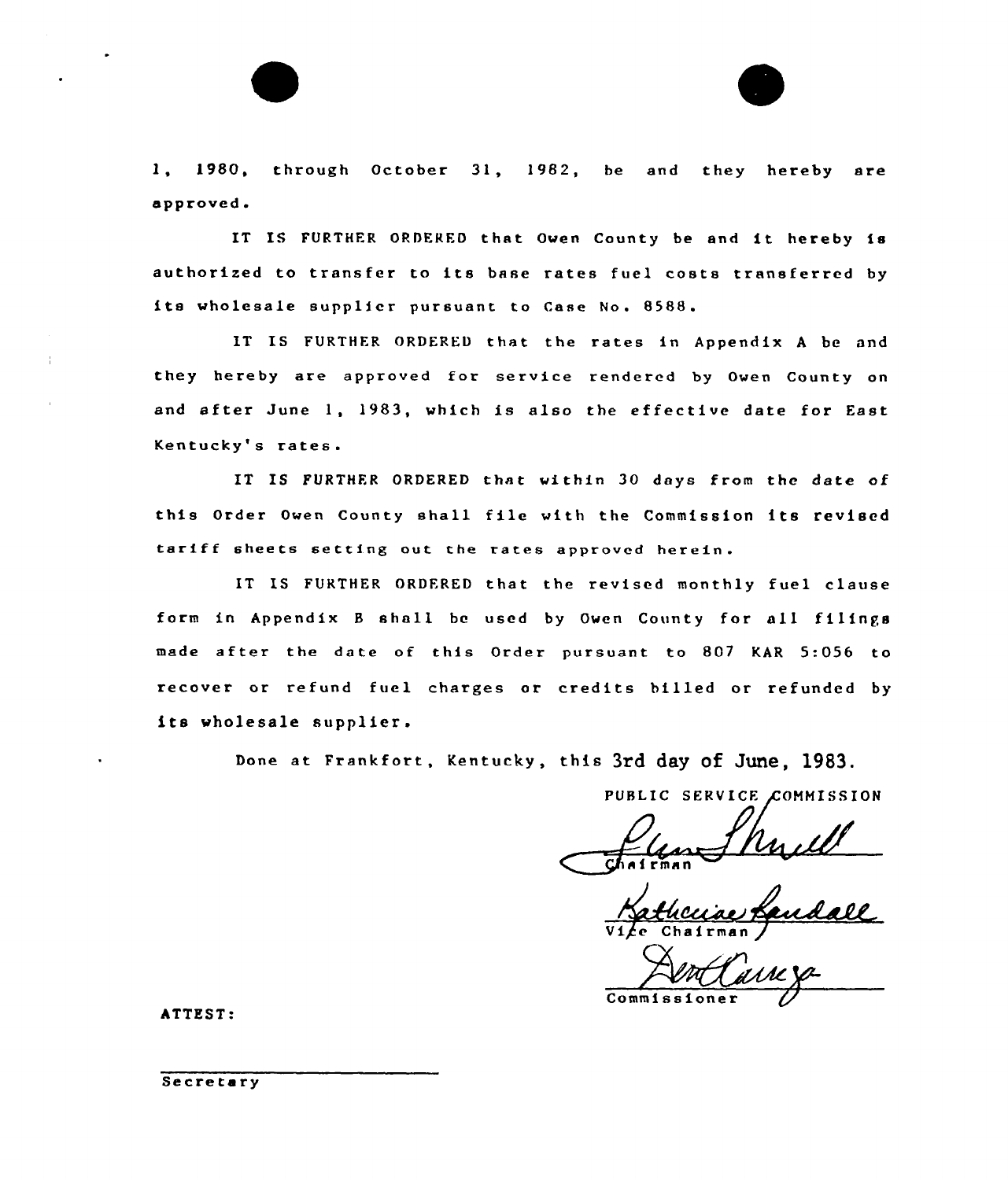## APPENDIX A

APPENDIX TO AN ORDER OF THE KENTUCKY PUBLIC SERVICE COMMISSION IN CASE NO. 8611 DATED JUNE 3, 1983.

The following rates and charges are prescribed for the customers in the area served by Cven County Pural Electric Cooperative Corporation. All other. rates and charges not specifically mentioned herein sha11 remain the same as those in effect under authority of this Commission prior to the date of this Order.

### SCHEDULE I FARM AND HOME\*

Rates:

Customer Charge All KWH

\$ 5.50 Per Month<br>.07114 Per KWH Per KWH

### SCHEDULE I SMALL COMMERCIAL\*

# Rates:

| Customer Charge<br>All KWH | \$5.50 | Per Month<br>$.07114$ Per KWH |
|----------------------------|--------|-------------------------------|
|                            |        |                               |

# SCHEDULE II<br>LARGE POWER\*

### Rates:

| All KW Demand              | $$5.12$<br>$20.00$ | Per KW of                                     |  |
|----------------------------|--------------------|-----------------------------------------------|--|
| Customer Charge<br>All KWH | .05158             | <b>Billing Demand</b><br>Per Month<br>Per KWH |  |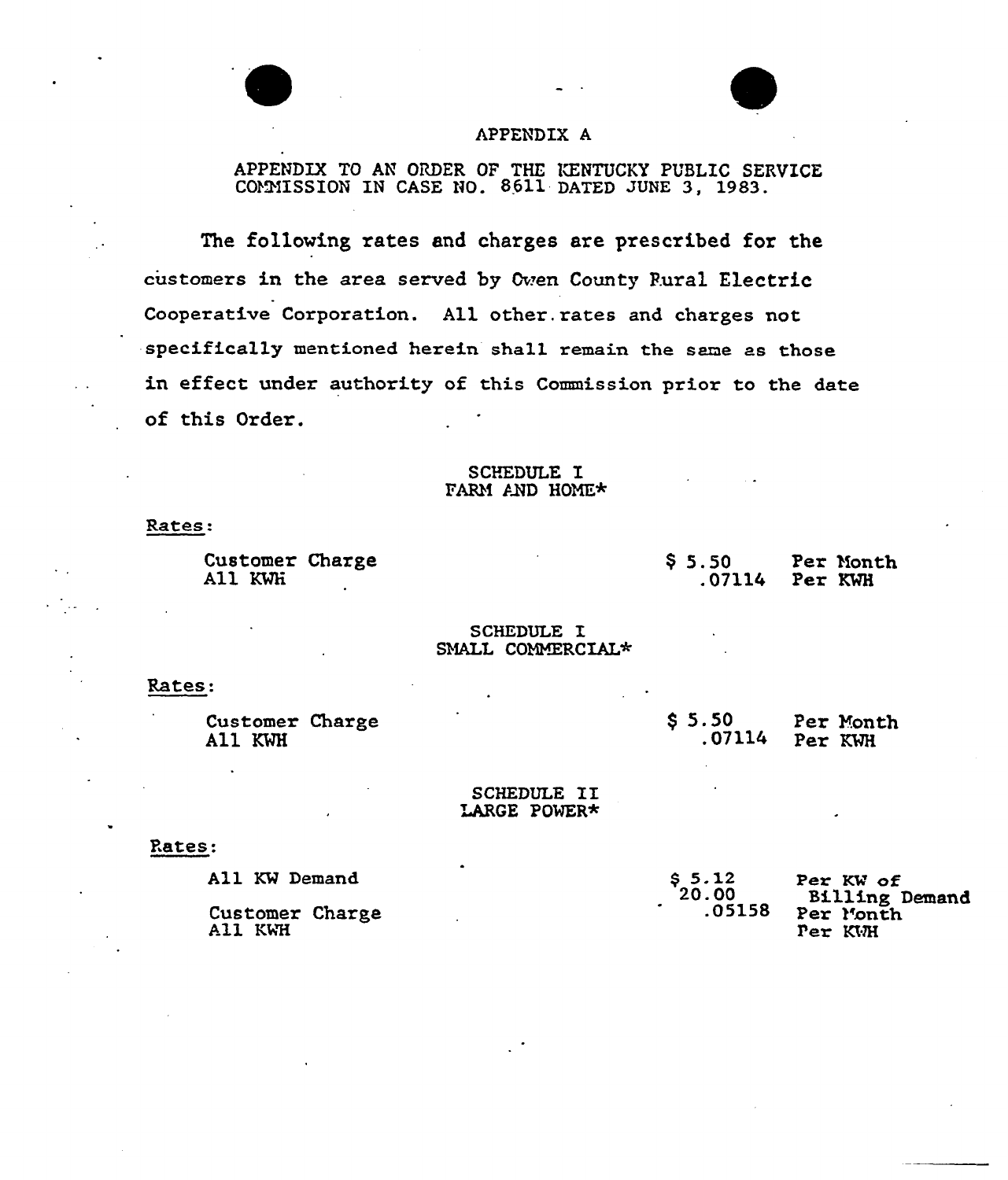### SCHEDULE III SECURITY LIGHTS\*

## Rates:

| Installed on existing pole<br>where 120 volts are available | \$5.50 |
|-------------------------------------------------------------|--------|
| One Pole Added                                              | 7.14   |
| Two Poles Added                                             | 8.78   |
| Three Poles Added                                           | 10.42  |
| Four Poles Added                                            | 12.06  |

Where a transformer is required, there is an additional charge of \$0.50 per nonth.

\*The monthly kilowatt hour usage shall be subject to plus or minu an adjustment per KWH determined in accordance with the "Fuel Ad)ustment Clause."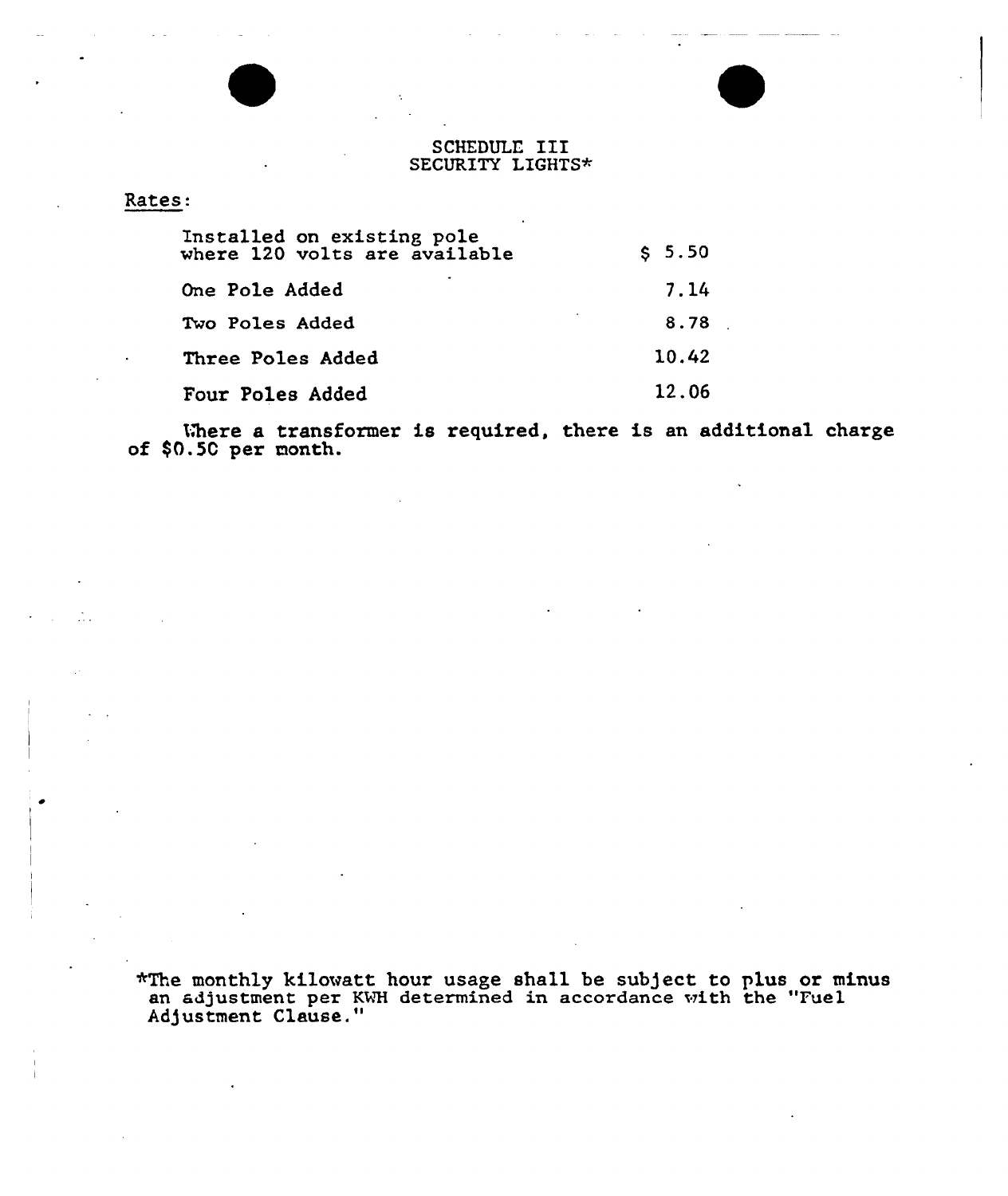| <b>Address:</b><br>Telephone: | Issued by:<br>Title: | Line<br>22<br>reflects a Fuel Adjustment Charge (Credit) of<br>$\overline{6}$<br>Issued on: | $\mathbf{e}$<br>Disposition of Energy (KAII) - Month of:<br>COMPANY:<br>۹.<br>$\cdot^{\infty}$<br>12.<br>$\ddot{\cdot}$<br>$\ddot{\phantom{0}}$<br>$\overline{1}$<br>$\overline{5}$<br>ِس<br>•<br>$\mathbf{r}$<br>7,<br>(Over) or Under Recovery<br>ssozy<br>FAC Revenue (Refund) Resulting<br>$16(17 + 18)$<br>Net KWH Billed at the Rate on<br><b>Oul L6</b><br>1su <sub>1</sub><br>Total Sales<br>Conpany Use<br>Sales (Ultimate Consumer)<br>Total Purchases<br>Total (Over) or Under<br>Fuel Charge (Credit) Used to<br>Adjustments to Billing (KWH)<br>Line Loss & Unaccounted<br>Recovery (L10 less L11)<br>from L6 (net of billing adj.)<br>Compute 16<br>$(11)$ less $14)$<br>FAC Rate Billed Consumers<br>KWH Billed at<br>$(53 + 13)$<br><b>the</b><br>Rate<br>for<br>J<br>lionth of:<br>POWER SUPPLIFIER:<br><b>Line</b><br>Purchased Power<br>14.<br>21.<br>22.<br>20.<br>$\ddot{\circ}$<br>پ<br>نبا<br>Ιá.<br>$\mathbf{I}$<br>$\overline{5}$<br><b>Loss</b><br>FAC E<br>1887<br>504<br>Recovery Rate<br>Supplier's FAC:<br>ະັ<br>Line<br>္<br>ុច<br>रं<br>$(15 + 11)$<br>$(113D + 114)$<br>€<br>(100% less<br><b>Loss</b> |  |
|-------------------------------|----------------------|---------------------------------------------------------------------------------------------|-----------------------------------------------------------------------------------------------------------------------------------------------------------------------------------------------------------------------------------------------------------------------------------------------------------------------------------------------------------------------------------------------------------------------------------------------------------------------------------------------------------------------------------------------------------------------------------------------------------------------------------------------------------------------------------------------------------------------------------------------------------------------------------------------------------------------------------------------------------------------------------------------------------------------------------------------------------------------------------------------------------------------------------------------------------------------------------------------------------------------------------------|--|
|                               |                      | A per KWH to be applied to bills rendered on and after<br>ت<br>آھ                           | Calculation of FAC Billed Consumers<br>Sales as a Percent of Purchases<br>Fuel Adjustment Charge<br>Last Month Used to Compute L16<br>Number of KNR Purchased<br>per KWH (L13A + 14)<br>(Over) Under Recovery (L12)<br>Unrecoverable - Schedule 2<br>Recoverable Fuel Cost<br>Billed by supplier<br>$(1.13 A+B-C)$<br>12 Months Actual (X)<br>per KWH<br>per KMI<br>for Month on L17 (%)<br>$\mathbf{I}$<br>percentage on L16)<br>$\ddot{\phantom{0}}$<br>$(617 + 027)$<br>$(001 \times 127)$<br>per KWI<br>(Cred1t):<br>Month of:<br>۰.                                                                                                                                                                                                                                                                                                                                                                                                                                                                                                                                                                                                |  |

 $\hat{V}_{\rm{new}}$ 

÷,

0 ID O l K,  $\overline{9}$ 

DD

k,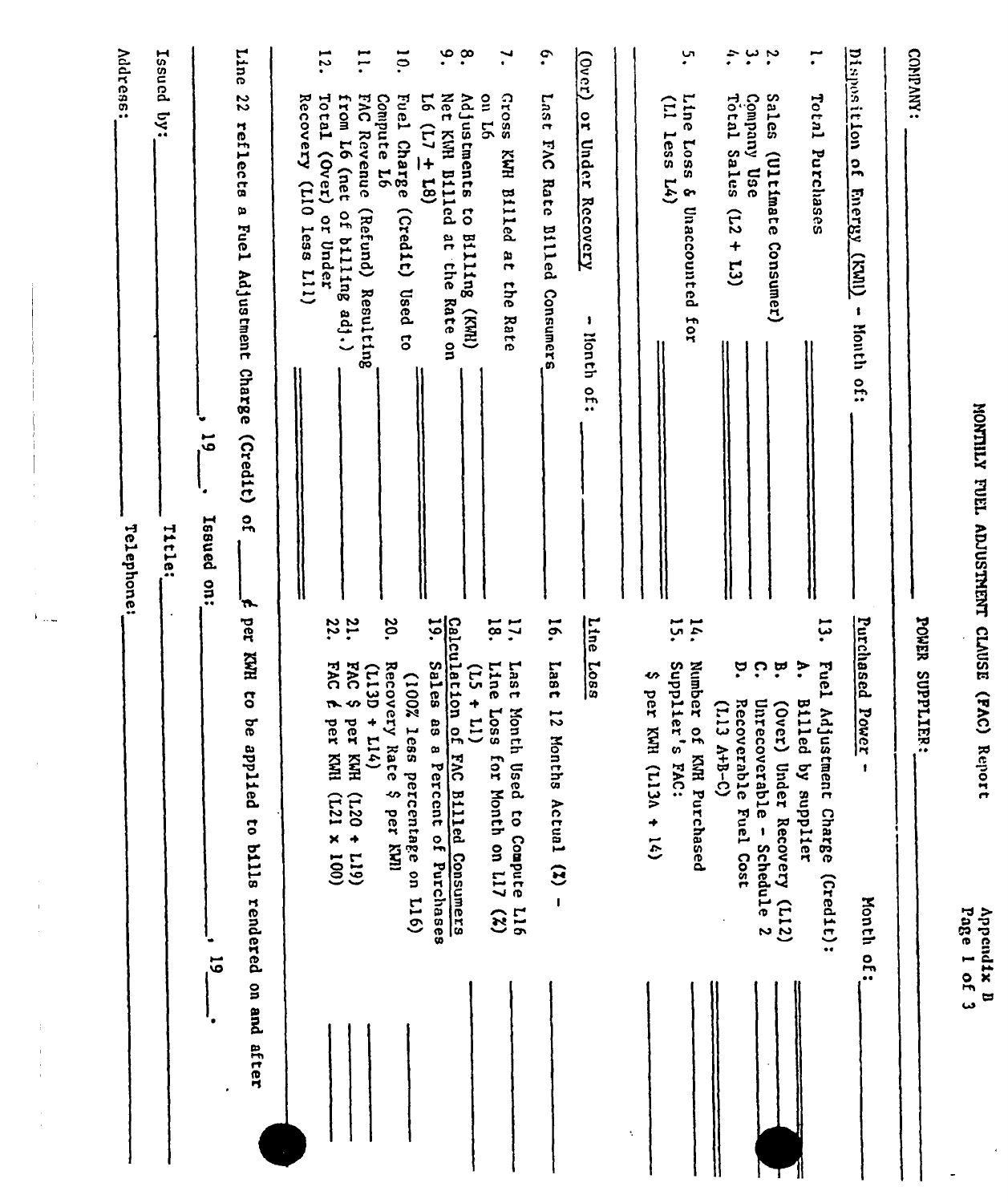



APPENDIX 8 PAGE 2 OF 3

## SCHEDULE 1 TWELVE MONTH ACTUAL LINE LOSS FOR FUEL ADJUSTHENI CHARGE CORPORATION FOR 198

|                                                                                                                                                          | (a)<br>KWH PURCHASED KWH SOLD OFFICE USE | (b)          | (c)                                     | (d)<br>KWH LOSSES |
|----------------------------------------------------------------------------------------------------------------------------------------------------------|------------------------------------------|--------------|-----------------------------------------|-------------------|
| Previous twelve months total -<br>Less: Prior year-current month total -<br>Plus: Current year-current month total -<br>Most Recent Twelve Month Total - |                                          |              |                                         |                   |
| $\tau$ (a)<br>(d)                                                                                                                                        |                                          | (FAC) Report | Enter on line 16 of the current month's |                   |